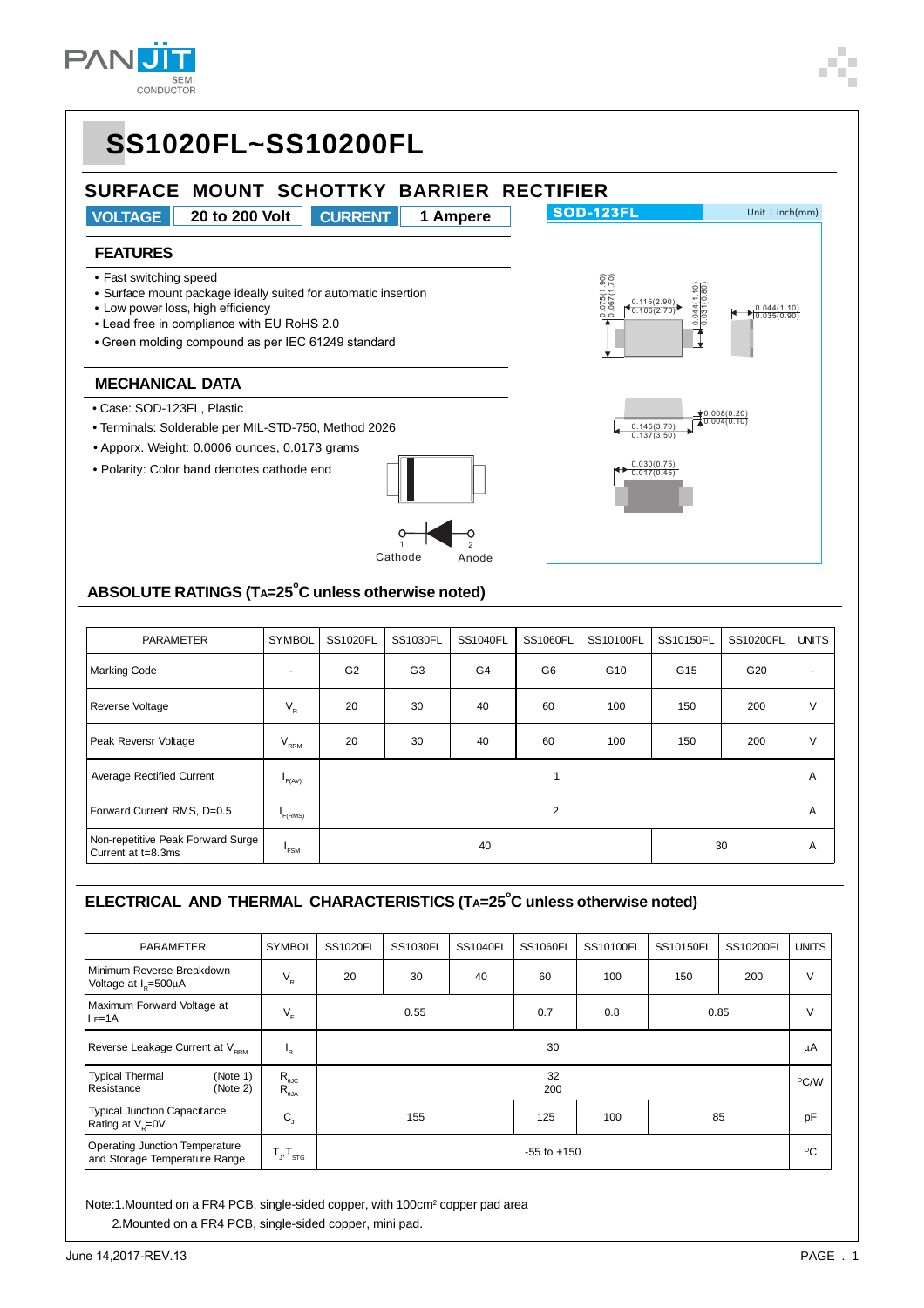

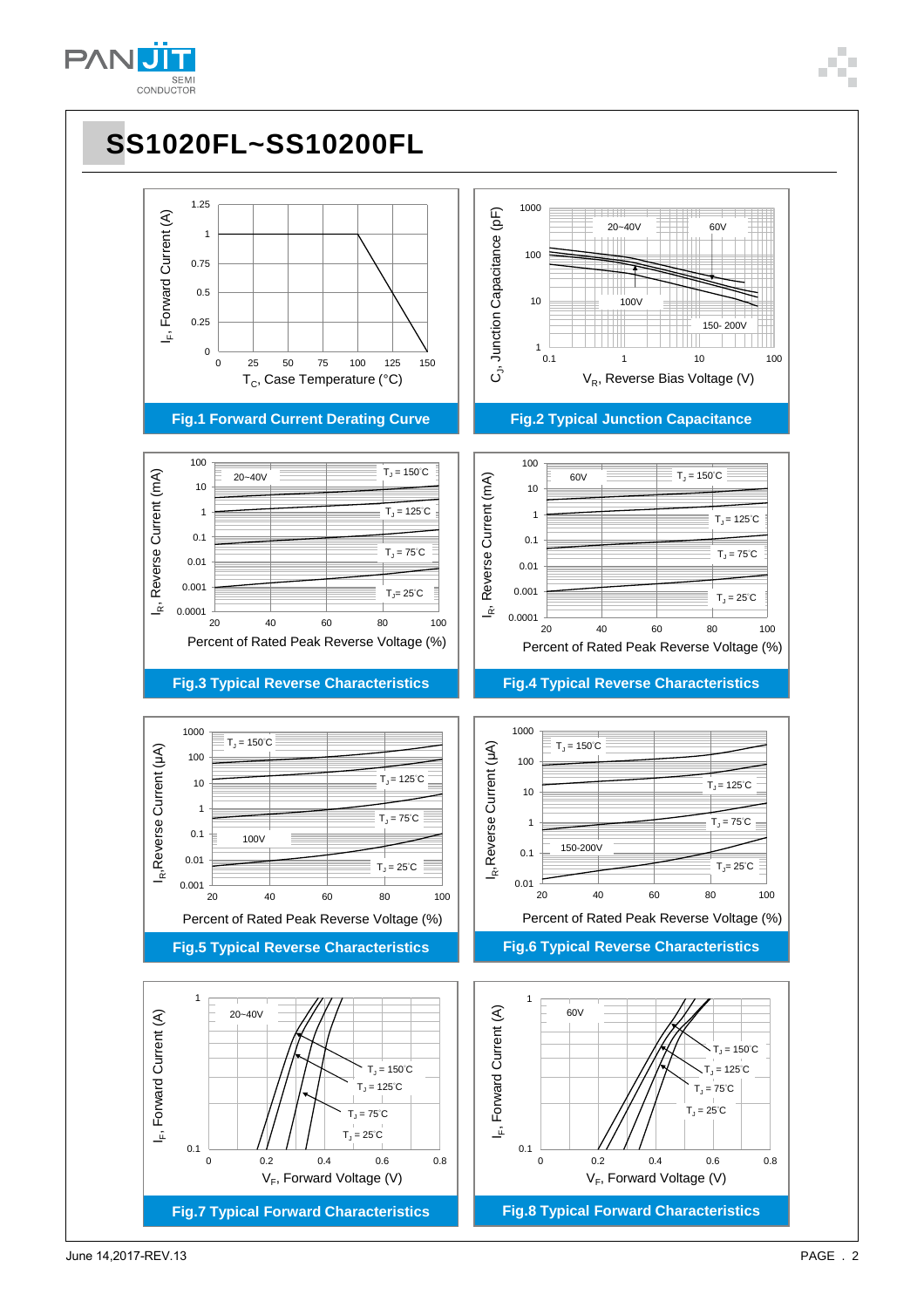



**Fig.9 Typical Forward Characteristics Fig.10 Typical Forward Characteristics**





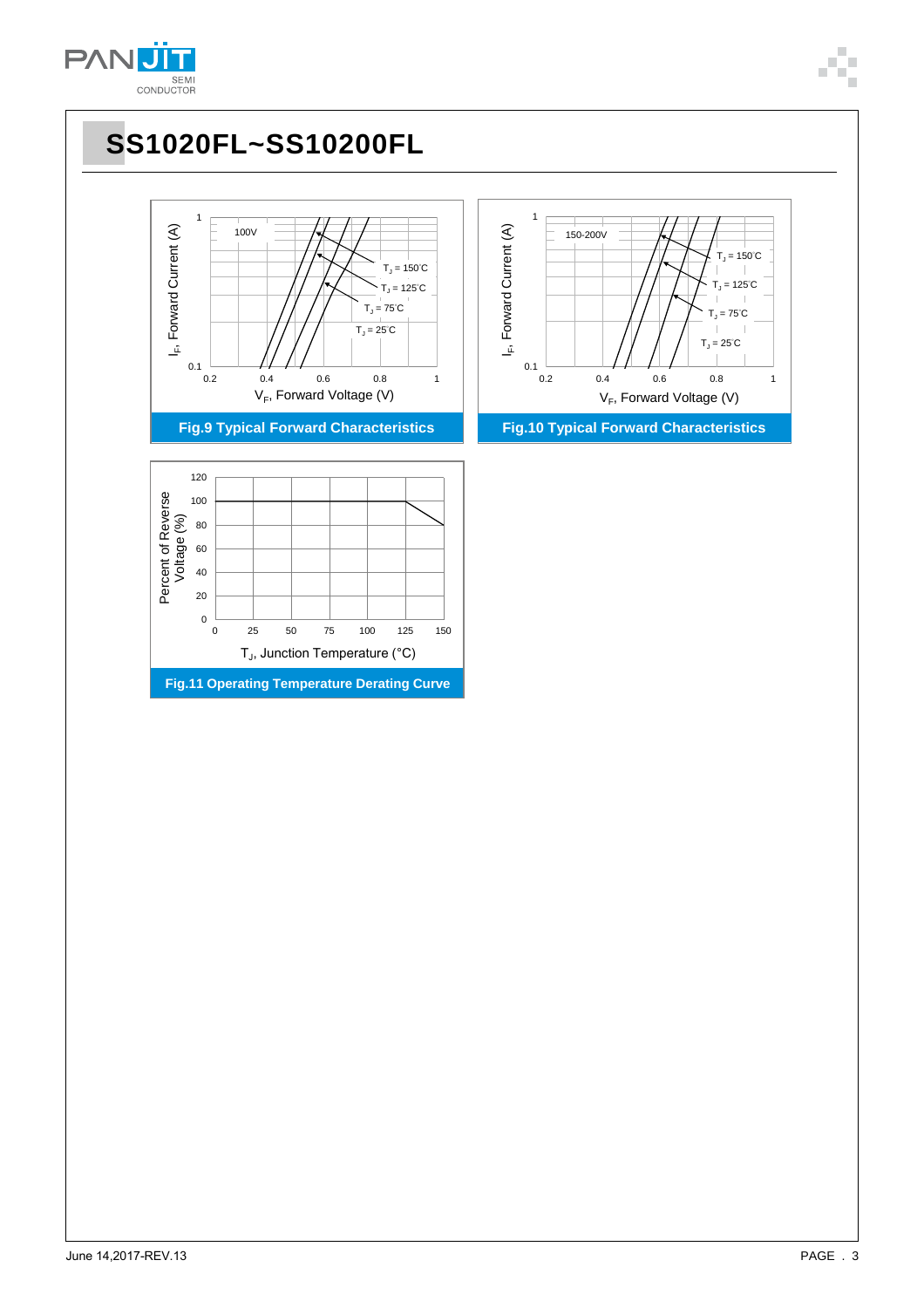

## **SS1020FL~SS10200FL**

#### **MOUNTING PAD LAYOUT**



#### **ORDER INFORMATION**

• Packing information

T/R - 10K per 13" plastic Reel

T/R - 3K per 7" plastic Reel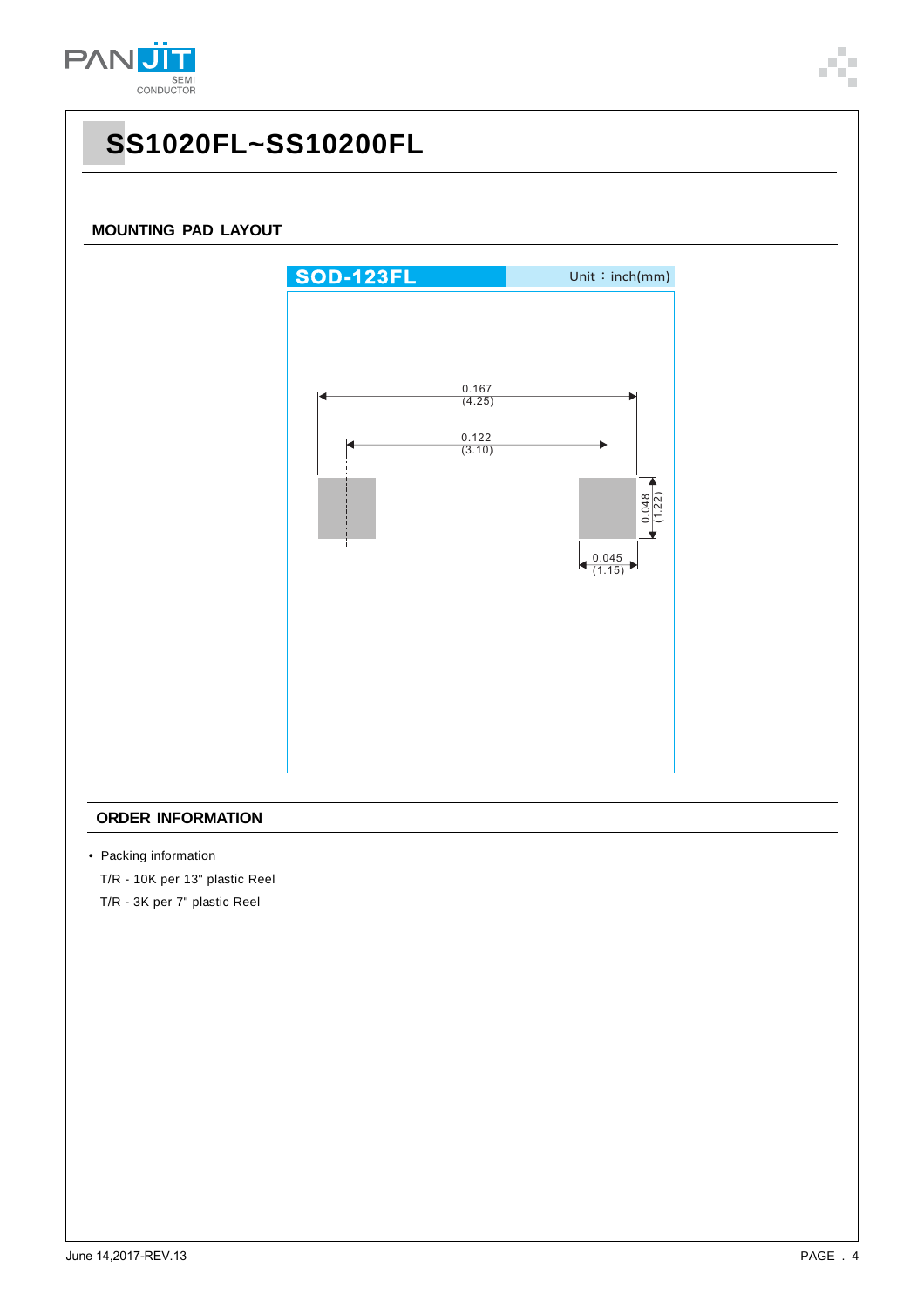

## **SS1020FL~SS10200FL**

### **Part No\_packing code\_Version**

SS1020FL\_R1\_00001 SS1020FL\_R2\_00001

### **For example :**

**RB500V-40\_R2\_00001 Part No.**

т

**Serial number**  $\overline{\phantom{a}}$ **Version code means HF Packing size code means 13"**

**Packing type means T/R**

|                                                | <b>Version Code XXXXX</b> |                                            |                |                                                      |          |                                       |
|------------------------------------------------|---------------------------|--------------------------------------------|----------------|------------------------------------------------------|----------|---------------------------------------|
| <b>Packing type</b>                            | 1 <sup>st</sup> Code      | <b>Packing size code</b>                   |                | 2 <sup>nd</sup> Code HF or RoHS 1 <sup>st</sup> Code |          | 2 <sup>nd</sup> ~5 <sup>th</sup> Code |
| <b>Tape and Ammunition Box</b><br>(T/B)        | A                         | N/A                                        | 0              | <b>HF</b>                                            | $\bf{0}$ | serial number                         |
| <b>Tape and Reel</b><br>(T/R)                  | R                         | 7"                                         |                | <b>RoHS</b>                                          | 1        | serial number                         |
| <b>Bulk Packing</b><br>(B/P)                   | в                         | 13"                                        | $\overline{2}$ |                                                      |          |                                       |
| <b>Tube Packing</b><br>(T/P)                   |                           | 26 <sub>mm</sub>                           | $\mathbf x$    |                                                      |          |                                       |
| <b>Tape and Reel (Right Oriented)</b><br>(TRR) | S                         | 52mm                                       | Υ              |                                                      |          |                                       |
| <b>Tape and Reel (Left Oriented)</b><br>(TRL)  |                           | <b>PANASERT T/B CATHODE UP</b><br>(PBCU)   | U              |                                                      |          |                                       |
| <b>FORMING</b>                                 | F                         | <b>PANASERT T/B CATHODE DOWN</b><br>(PBCD) | Ð              |                                                      |          |                                       |